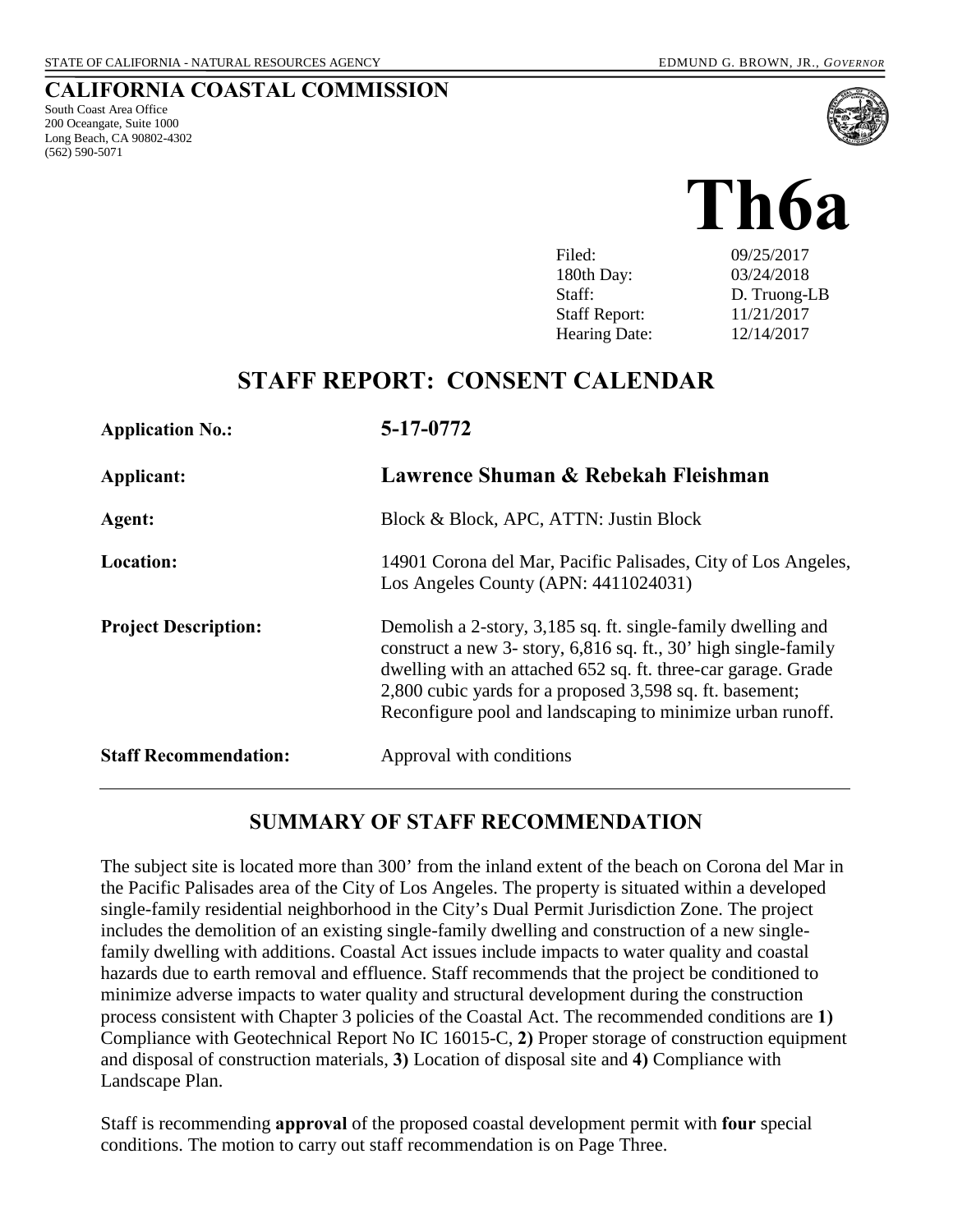# **TABLE OF CONTENTS**

# **[APPENDICES- SUBSTANTIVE FILE DOCUMENTS](#page-8-0)**

- 1) Joint Determination Letter DIR-2016-3132-CDP-MEL/ ZA 2016 3124-ZAA-F. City of Los Angeles Planning Director and Zoning Administrator. August 1, 2017.
- 2) *Geologic and Soils Engineering Exploration Report, Project Number IC 16015-C*. Irvine Geotechnical, Inc, March 31, 2016
- 3) *Geology and Soils Report Approval Letter*. City of Los Angeles Building & Safety. May 9, 2016.

# **[EXHIBITS](https://documents.coastal.ca.gov/reports/2017/12/Th6a/Th6a-12-2017-exhibits.pdf)**

[Exhibit 1 - Vicinity Map](https://documents.coastal.ca.gov/reports/2017/12/Th6a/Th6a-12-2017-exhibits.pdf) [Exhibit 2 – Site Plan](https://documents.coastal.ca.gov/reports/2017/12/Th6a/Th6a-12-2017-exhibits.pdf) [Exhibit 3 – Structural Plans](https://documents.coastal.ca.gov/reports/2017/12/Th6a/Th6a-12-2017-exhibits.pdf)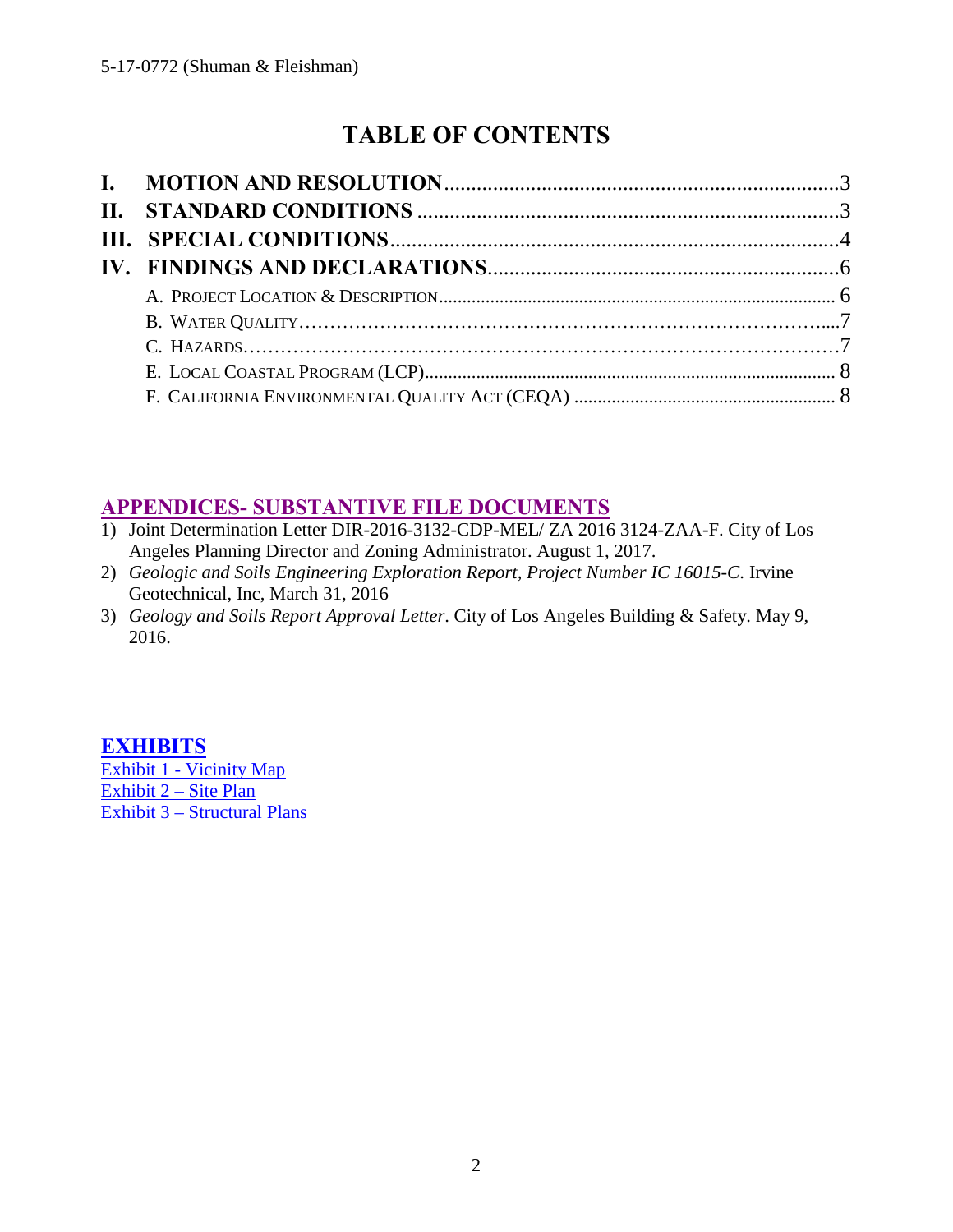# <span id="page-2-0"></span>**I. MOTION AND RESOLUTION**

#### **Motion:**

*I move that the Commission approve the coastal development permit applications included on the consent calendar in accordance with the staff recommendations.*

Staff recommends a **YES** vote. Passage of this motion will result in approval of all of the permits included on the consent calendar. The motion passes only by affirmative vote of a majority of the Commissioners present.

#### **Resolution:**

*The Commission hereby approves a coastal development permit for the proposed development and adopts the findings set forth below on grounds that the development as conditioned will be in conformity with the policies of Chapter 3 of the Coastal Act and will not prejudice the ability of the local government having jurisdiction over the area to prepare a Local Coastal Program conforming to the provisions of Chapter 3. Approval of the permit complies with the California Environmental Quality Act because either 1) feasible mitigation measures and/or alternatives have been incorporated to substantially lessen any significant adverse effects of the development on the environment, or 2) there are no further feasible mitigation measures or alternatives that would substantially lessen any significant adverse impacts of the development on the environment.* 

## <span id="page-2-1"></span>**II. STANDARD CONDITIONS**

This permit is granted subject to the following standard conditions:

- 1. **Notice of Receipt and Acknowledgment**. The permit is not valid and development shall not commence until a copy of the permit, signed by the permittee or authorized agent, acknowledging receipt of the permit and acceptance of the terms and conditions, is returned to the Commission office.
- 2. **Expiration.** If development has not commenced, the permit will expire two years from the date on which the Commission voted on the application. Development shall be pursued in a diligent manner and completed in a reasonable period of time. Application for extension of the permit must be made prior to the expiration date.
- 3. **Interpretation.** Any questions of intent of interpretation of any condition will be resolved by the Executive Director or the Commission.
- 4. **Assignment.** The permit may be assigned to any qualified person, provided assignee files with the Commission an affidavit accepting all terms and conditions of the permit.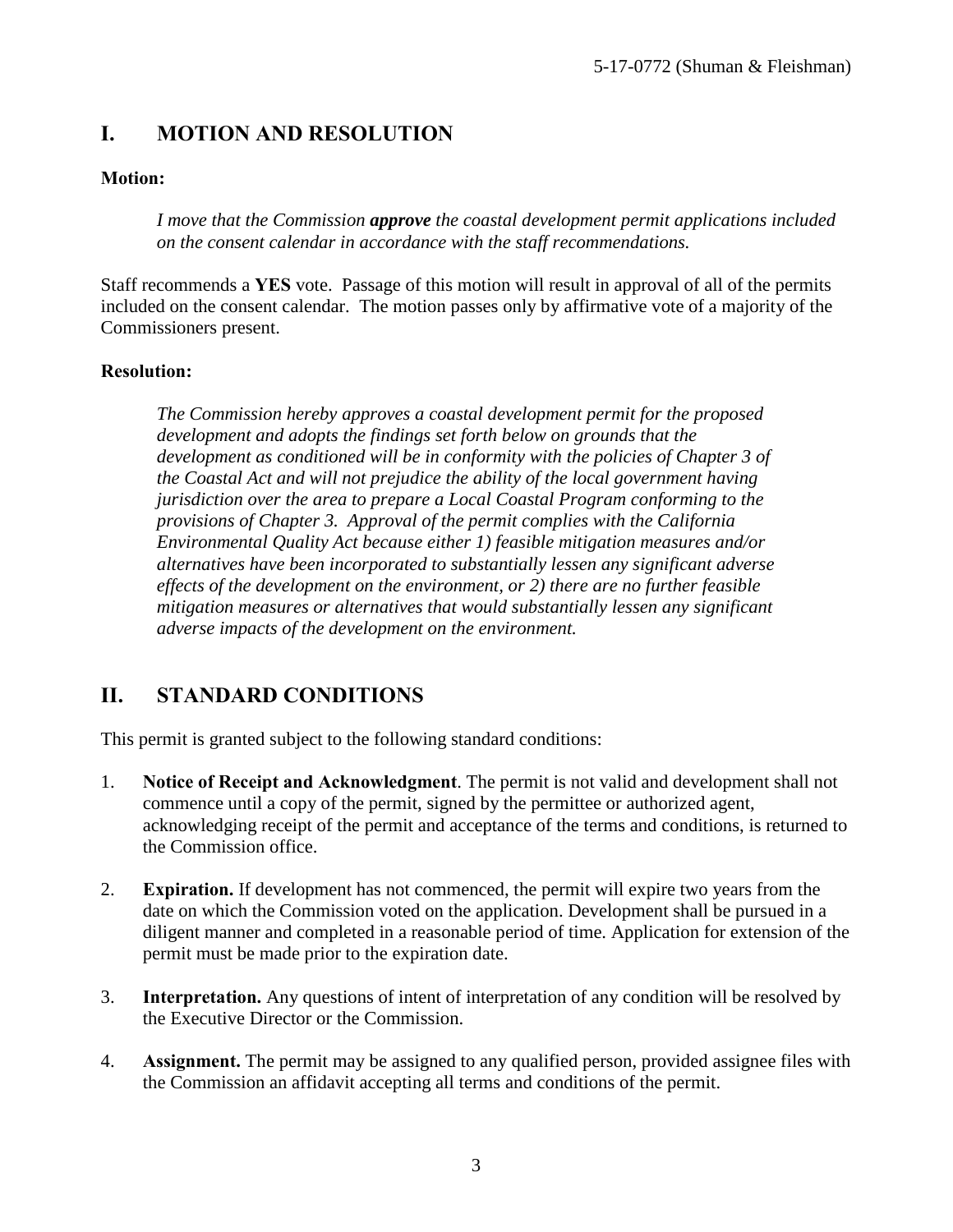5. **Terms and Conditions Run with the Land.** These terms and conditions shall be perpetual, and it is the intention of the Commission and the permittee to bind all future owners and possessors of the subject property to the terms and conditions.

# <span id="page-3-0"></span>**III. SPECIAL CONDITIONS**

This permit is granted subject to the following special conditions:

- **1. Recommendations of the Geotechnical Report.** All final design and construction plans shall be consistent with all recommendations contained in the *Geologic and Soils Engineering Exploration Report* (Soils Report No. IC 16015-C) prepared by Irvine Geotechnical, Inc. dated March 31, 2016, for 14901 West Corona del Mar, Pacific Palisades, CA. Any proposed changes to the approved plan shall be reported to the Executive Director. No changes to the approved plan shall occur without a Commission amendment to this coastal development permit unless the Executive Director determines that no amendment is legally required.
- **2. Storage of Construction Materials, Mechanized Equipment and Removal of Construction Debris.** The permittee shall comply with the following construction-related requirements:
	- 1. No demolition or construction materials, debris, or waste shall be placed or stored where it may enter sensitive habitat, receiving waters or a storm drain, or be subject to wave, wind, rain, or tidal erosion and dispersion.
	- 2. No demolition or construction equipment, materials, or activity shall be placed in or occur in any location that would result in impacts to environmentally sensitive habitat areas, streams, wetlands or their buffers.
	- 3. Any and all debris resulting from demolition or construction activities shall be removed from the project site within 24 hours of completion of the project.
	- 4. Demolition or construction debris and sediment shall be removed from work areas each day that demolition or construction occurs to prevent the accumulation of sediment and other debris that may be discharged into coastal waters.
	- 5. All trash and debris shall be disposed in the proper trash and recycling receptacles at the end of every construction day.
	- 6. The applicant(s) shall provide adequate disposal facilities for solid waste, including excess concrete, produced during demolition or construction.
	- 7. Debris shall be disposed of at a legal disposal site or recycled at a recycling facility outside of the coastal zone, pursuant to **Special Condition 3**.
	- 8. All stock piles and construction materials shall be covered, enclosed on all sides, shall be located as far away as possible from drain inlets and any waterway, and shall not be stored in contact with the soil.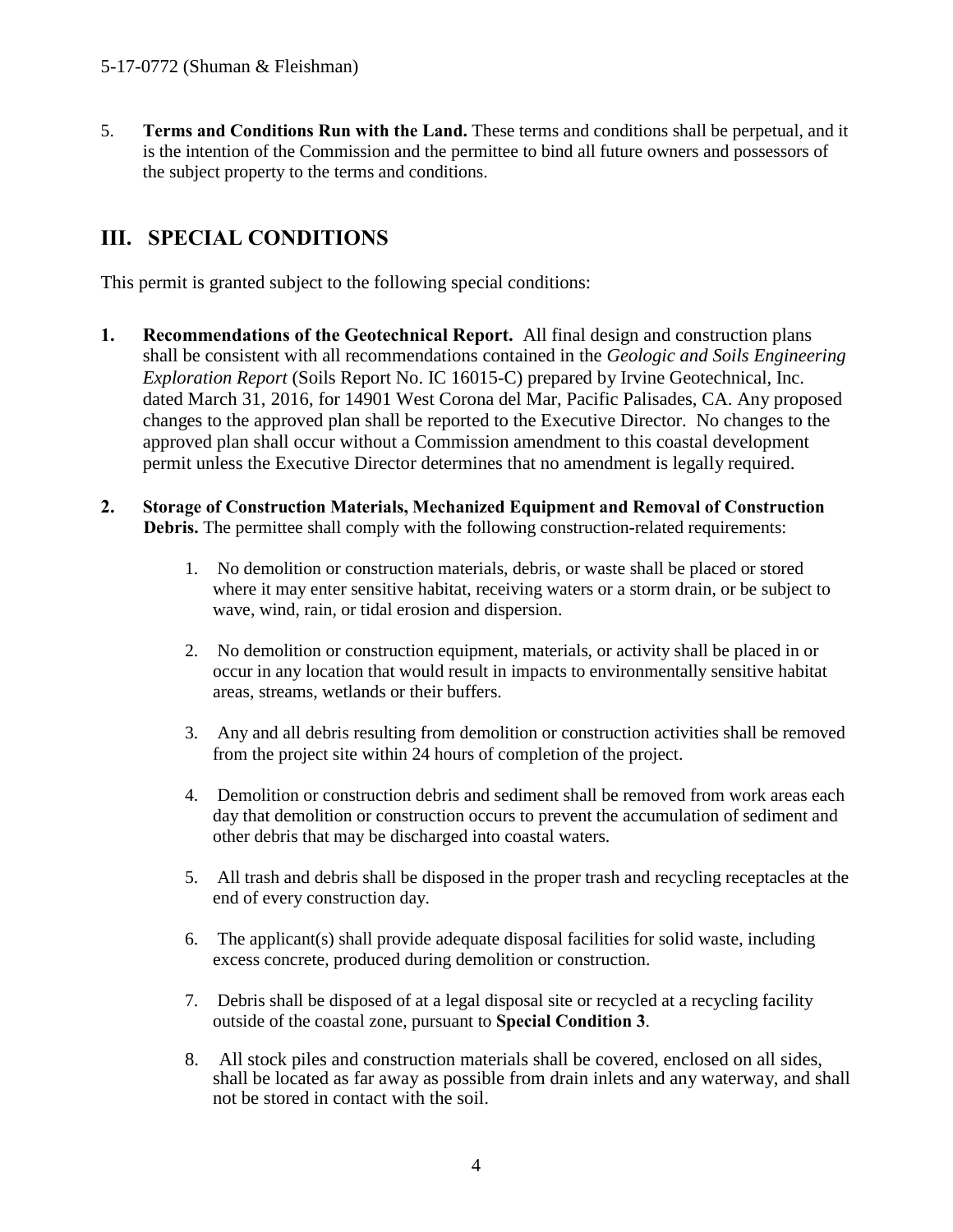(i) Machinery and equipment shall be maintained and washed in confined areas specifically designed to control runoff. Thinners or solvents shall not be discharged into sanitary or storm sewer systems.

(j) The discharge of any hazardous materials into any receiving waters shall be prohibited.

- 9. Spill prevention and control measures shall be implemented to ensure the proper handling and storage of petroleum products and other construction materials. Measures shall include a designated fueling and vehicle maintenance area with appropriate berms and protection to prevent any spillage of gasoline or related petroleum products or contact with runoff. The area shall be located as far away from the receiving waters and storm drain inlets as possible.
- 10. Best Management Practices (BMPs) and Good Housekeeping Practices (GHPs) designed to prevent spillage and/or runoff of demolition or construction-related materials, and to contain sediment or contaminants associated with demolition or construction activity, shall be implemented prior to the on-set of such activity.
- 11. All BMPs shall be maintained in a functional condition throughout the duration of construction activity.
- **3. Location of Debris Disposal Site.** The applicant shall dispose of all demolition and construction debris resulting from the proposed project at an appropriate location outside the coastal zone. If the disposal site is located in the coastal zone, a coastal development permit or an amendment to this permit shall be required before disposal can take place unless the Executive Director determines that no amendment or new permit is legally required.
- **4. Landscaping − Drought Tolerant, Non-Invasive Plants (Urban/Developed Area).** The applicant shall conform to the landscape plan received on September 25, 2017 showing vegetated landscaped areas consisting of native plants or non-native drought tolerant plants, which are non-invasive. No plant species listed as problematic and/or invasive by the California Native Plant Society (http://www.CNPS.org/), the California Invasive Plant Council (formerly the California Exotic Pest Plant Council) (http://www.cal-ipc.org/), or as may be identified from time to time by the State of California shall be employed or allowed to naturalize or persist on the site. No plant species listed as a 'noxious weed' by the State of California or the U.S. Federal Government shall be utilized within the property. All plants shall be low water use plants as identified by California Department of Water Resources (See:http://www.water.ca.gov/wateruseefficiency/docs/wucols00.pdf).

Existing vegetation that does not conform to the above requirements shall be removed. If using potable water for irrigation, the project shall use water-conserving emitters (e.g. microspray) and drip irrigation. Use of weather-based irrigation controllers and reclaimed water for irrigation is encouraged.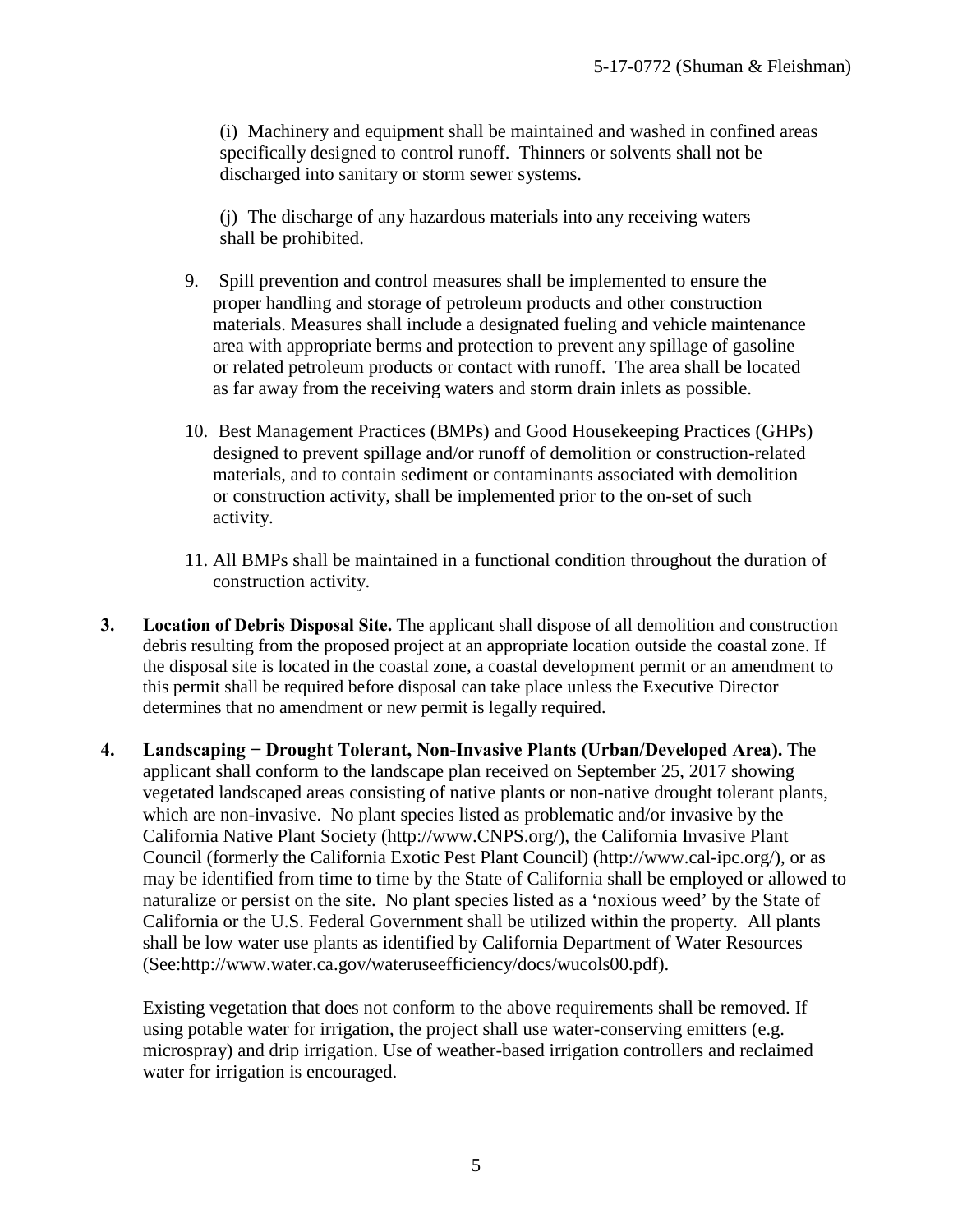The permittee shall undertake development in accordance with the approved plan. Any proposed changes to the approved final plan shall be reported to the Executive Director. No changes to the approved final plans shall occur without a Commission amendment to this coastal development permit unless the Executive Director provides a written determination that no amendment is required.

# <span id="page-5-1"></span><span id="page-5-0"></span>**IV. FINDINGS AND DECLARATIONS**

#### **A. PROJECT DESCRIPTION & LOCATION**

The applicant proposes to demolish the existing single-family dwelling and construct a new 2-story, 30' high, 6,816 square foot single-family dwelling including a 3,598 sq. ft. basement and an attached 652 sq. ft. three-car garage. Approximately 2,800 cubic yards of earth will be excavated and exported for the proposed basement. The applicant also proposes to renovate the existing pool and includes extensive landscaping with California native plants. A 6'8" concrete wall exists along the western portion of the lot along Altata Drive which will be demolished and replaced with a 5 feet tall wall extending towards the porch in order to partially enclose the pool. The existing unpermitted pool and wall extends into the required front yard setback; however, the City approved an adjustment for the proposed pool and fence to remain as currently existing within the front yard setback boundaries. In addition, the project will include a covered deck and loggia covered with a vegetated trellis providing additional permeable surfaces for roof drainage [\(Exhibit 2\)](https://documents.coastal.ca.gov/reports/2017/12/Th6a/Th6a-12-2017-exhibits.pdf).

The subject site is a 14,773.6 square foot lot situated within a residentially developed area on the inland side of Corona del Mar between Toyopa Drive and Altata Drive [\(Exhibit 1\)](https://documents.coastal.ca.gov/reports/2017/12/Th6a/Th6a-12-2017-exhibits.pdf). The property is located over 300' from the inland extent of the beach and is situated at the southern edge of the Santa Monica Mountains. Beyond the property to the south are bluff top properties and the Pacific Coast Highway at the toe of the bluff which abuts the sandy beach and the ocean. The subject site is improved with an existing 2-story, 3,185 square foot, single-family dwelling with a pool and twocar garage built in 1941. No historic resources have been identified on site and no views are impacted. Multi-story single-family dwellings on large lots characterize this neighborhood.

The property slopes approximately 5 feet from the north to the south portion of the property towards Topoya Drive, in which surface runoff from the property flows towards a City-managed catch basin located at the slope depression within the roadway. According to the *Geologic and Soils Engineering Exploration Report* by Irvine Geotechnical, Inc. provided by the applicant, the property is located in a geologically stable area with little to no liquefaction. Hence, the property requires minimal foundation work to assure structural stability. According to structural plans [\(Exhibit 3\)](https://documents.coastal.ca.gov/reports/2017/12/Th6a/Th6a-12-2017-exhibits.pdf), stability measures include a 5" thick concrete slab on grade as the foundation base for the basement in order to minimize moisture accumulation for increased stability and longevity of the property. Temporary shoring will be added along the northern side of the property during excavation for the proposed basement, adding 22 24" steel soldier piles approximately 8' apart which will outline the northern and western portions of the property. A mat slab foundation will provide lateral support for the property. **Special Condition 1** is imposed in order to assure compliance with structural plans dated April 10, 2017 which is consistent with recommendations in the Irvine Geotechnical report and the City of Los Angeles Building and Safety's geology and soils report approval letter dated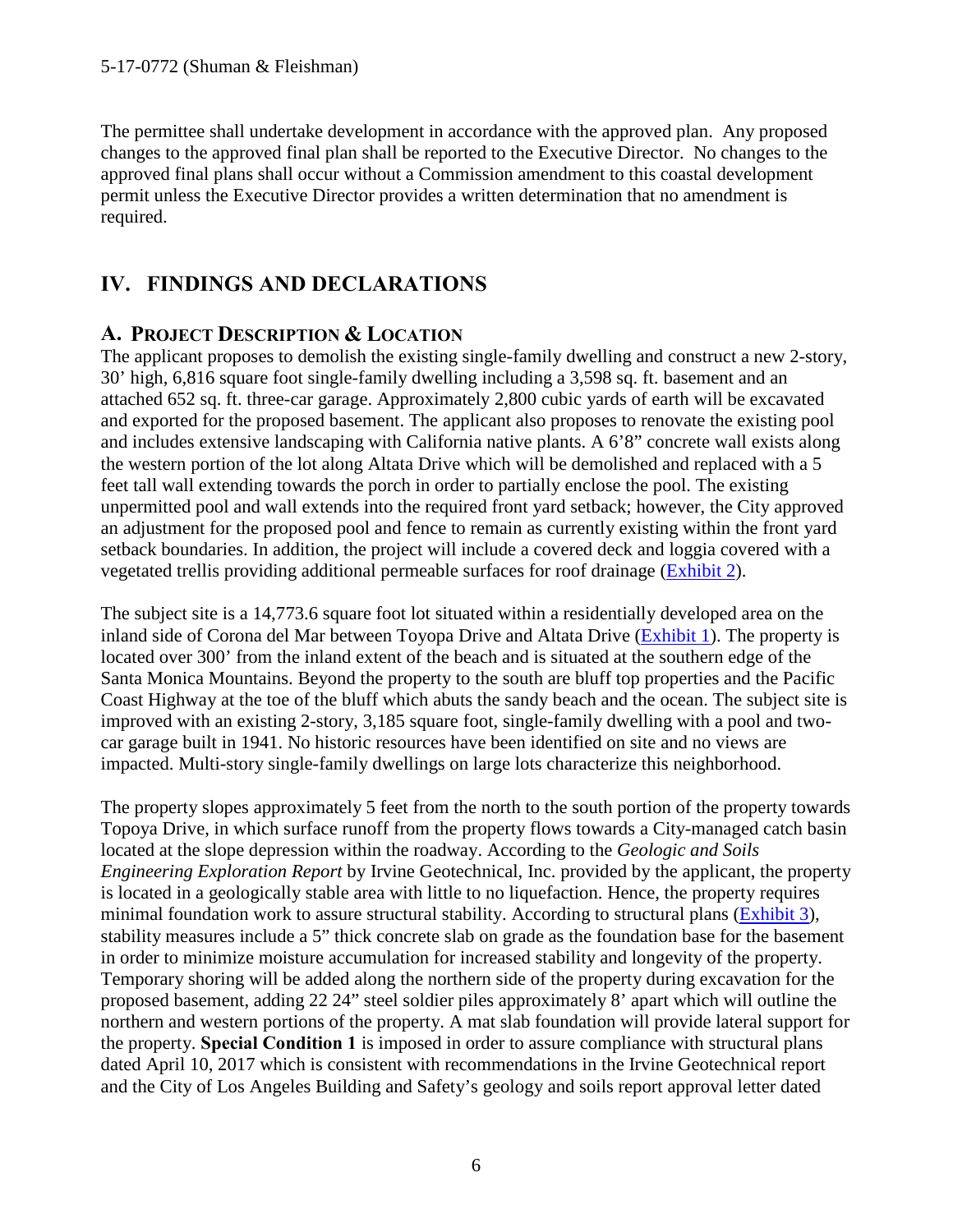May 9, 2016. The City's letter includes recommendations regarding temporary excavation for the basement, foundation, and the necessary haul route plan approval.

In an effort to reduce the amount of demolition and excavation debris and pollutants from entering the drainage system, **Special Condition 2** imposes construction disposal BMP's to minimize runoff during the structure's demolition, soil excavation and export process including measures to eliminate soil exposure. In addition, **Special Condition 3** is imposed to regulate the export of the 2,800 cubic yards of earth being removed. If disposal of the soil occurs within the coastal zone, an additional coastal development permit is required.

Although the project is located within a high fire severity area according to the City of Los Angeles, the property does not require a fuel modification plan due to the proximity within an urbanized residential area. In addition, the roof plan illustrates adequate drainage on site marking roof gutters and downspouts onto permeable landscape and has been designed to minimize adverse impacts to water quality. Any runoff from the site goes into a City-managed catch basin located on Corona del Mar in front of the property.

The landscape plans include plants which are not invasive and are drought-tolerant to southern California. The Mediterranean climate of the Santa Monica Mountains Area produces a landscape of grassland and oak woodland chaparral with strands of coastal scrubs. **Special Condition 4** is imposed to assure that the project will conform to the landscape plan provided and is consistent with the environment of the coastal mountain region. The plans are consistent with recommendations in the Irvine Geotechnical report and Chapter 3 policies of the Coastal Act.

#### <span id="page-6-0"></span>**B. WATER QUALITY**

The proposed development has a potential for a discharge of polluted runoff from the project site into coastal waters. The development, as proposed and as conditioned, incorporates design features to minimize the effect of construction and post-construction activities on the marine environment. These design features include, but are not limited to, one or more of the following: the appropriate management of equipment and construction materials, reducing runoff through the use of permeable surfaces, installation of roof drains, gutters, downspouts, and a drainage system to direct storm water runoff to trench drains. Post-construction best management practices should minimize the project's potential adverse impact on coastal waters. Therefore, the Commission finds that the proposed development, as conditioned, conforms to Sections 30230 and 30231 of the Coastal Act regarding the protection of water quality to promote the biological productivity of coastal waters and to protect human health.

#### <span id="page-6-1"></span>**C. HAZARDS**

Under Section 30253 of the Coastal Act new development may occur in areas of high geologic, flood, and fire hazard so long as risks to life and property are minimized and the other policies of Chapter 3 are met. When development in areas of identified hazards is proposed, the Commission considers the hazard associated with the project site and the potential cost to the public, as well as the individual's right to use his/her property. In this case, no specific hazard has been identified by the applicant's geotechnical consultant other than seismic hazards that are present throughout the Southern California region. To minimize risks to life and property and to minimize the adverse effects of development on areas of high geologic, flood, and fire hazard, the proposed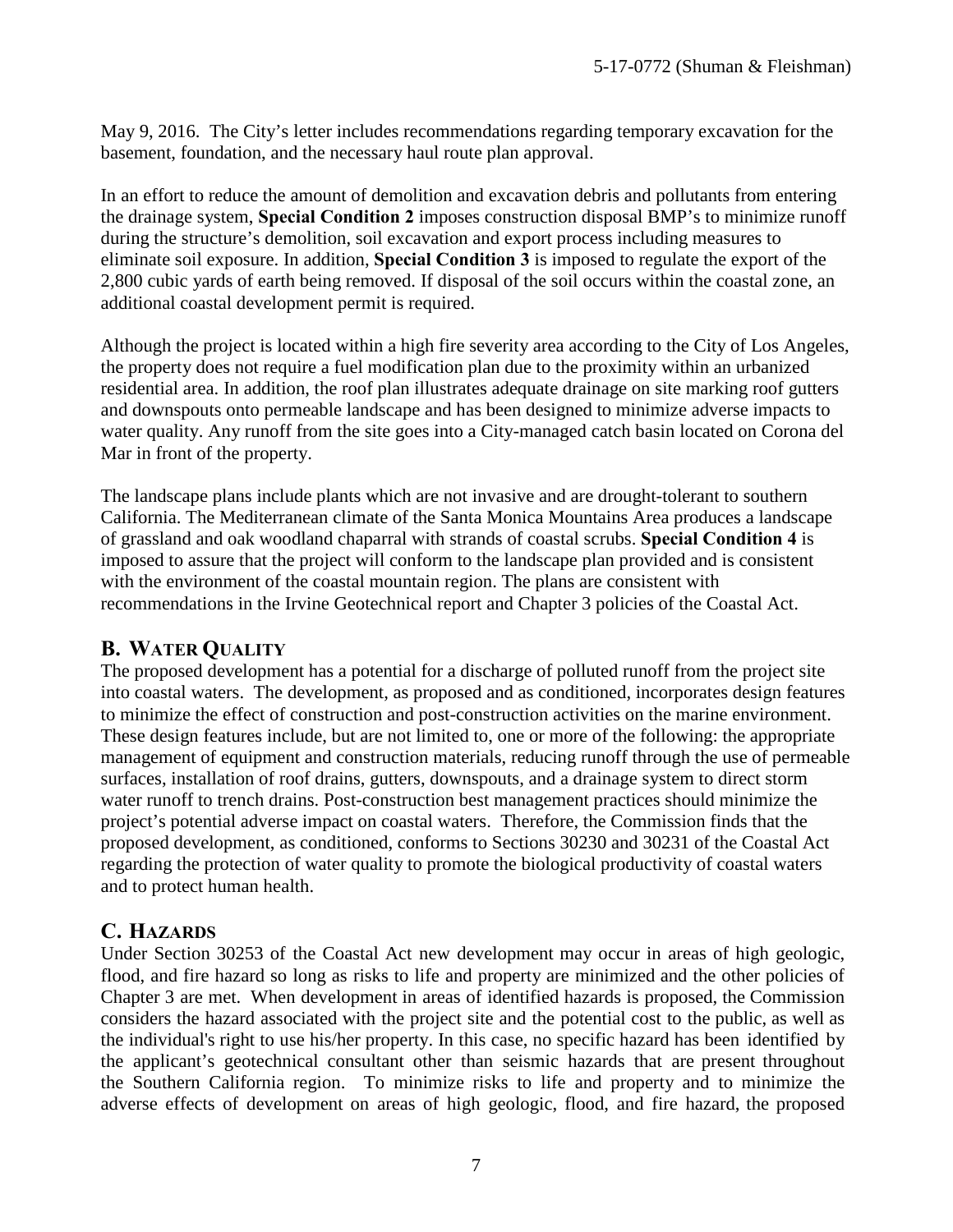development has been conditioned to require: adherence to the geotechnical recommendations and for a drainage and runoff plan to minimize the percolation of water into the hillside or bluff. As conditioned, the Commission finds that the development conforms to the requirements of Section 30253 of the Coastal Act regarding the siting of development in hazardous locations.

#### <span id="page-7-0"></span>**D. LOCAL COASTAL PROGRAM (LCP)**

Section 30604(a) of the Coastal Act provides that the Commission shall issue a coastal development permit only if the project will not prejudice the ability of the local government having jurisdiction to prepare a Local Coastal Program (LCP). The City of Los Angeles, in particular the Pacific Palisades area, does not have a certified Local Coastal Program or Land Use Plan. Therefore, the method of review is the Chapter 3 policies of the Coastal Act.

#### <span id="page-7-1"></span>**E. CALIFORNIA ENVIRONMENTAL QUALITY ACT (CEQA)**

Section 13096(a) of the Commission's administrative regulations requires Commission approval of a Coastal Development Permit application to be supported by a finding showing the application, as conditioned by any conditions of approval, to be consistent with any applicable requirements of the California Environmental Quality Act (CEQA). Section 21080.5(d)(2)(A) of CEQA prohibits a proposed development from being approved if there are feasible alternatives or feasible mitigation measures available which would substantially lessen any significant adverse effect that the activity may have on the environment. The City of Los Angeles is the lead agency for CEQA compliance and issued a notice of exemption on August 17, 2017. The project is categorically exempt from an environmental impacts review.

As conditioned, there are no feasible alternatives or additional feasible mitigation measures available that would substantially lessen any significant adverse effect that the activity may have on the environment. Therefore, the Commission finds that the proposed project, as conditioned to mitigate the identified impacts, is the least environmentally damaging feasible alternative and can be found consistent with the requirements of the Coastal Act to conform to CEQA.